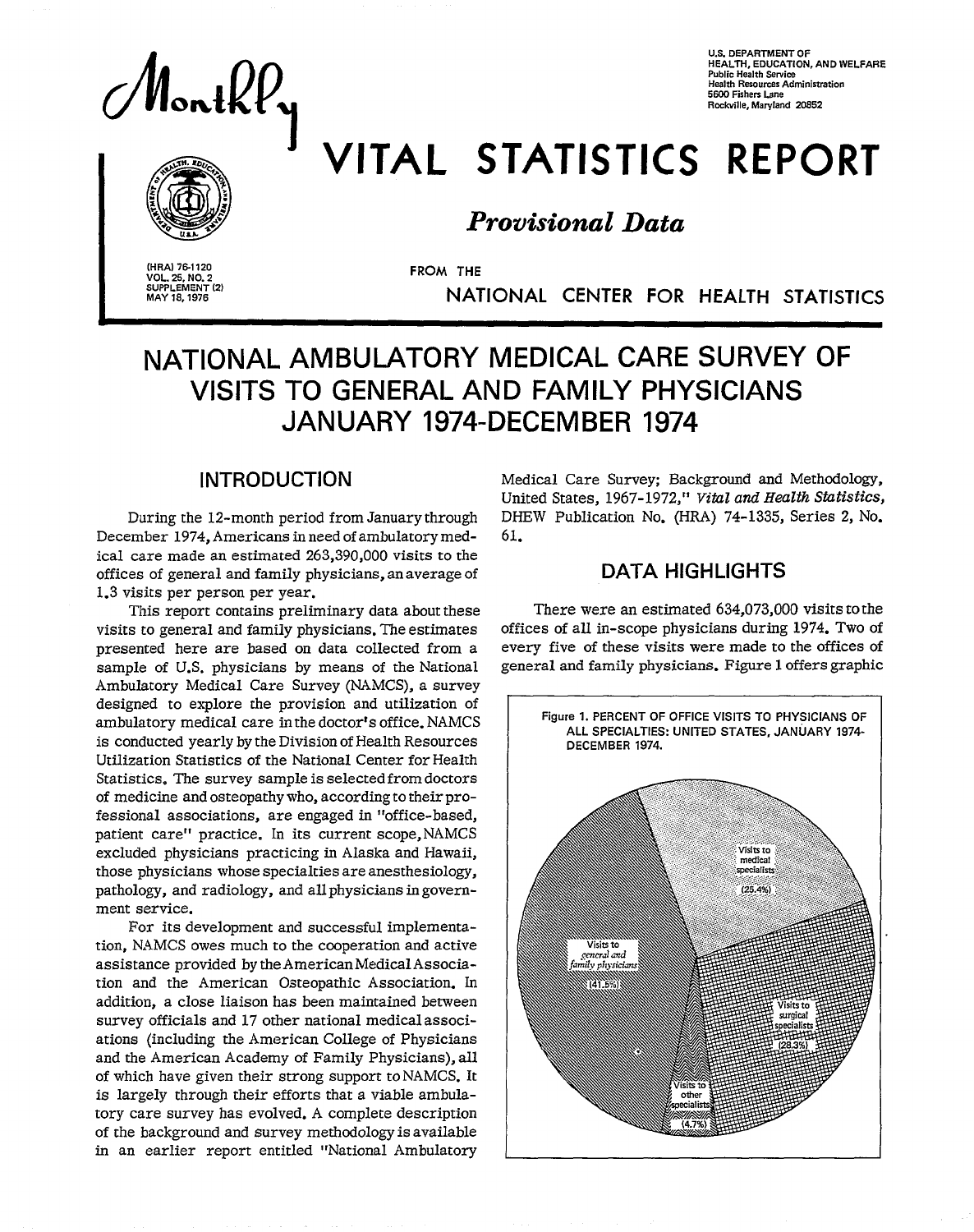| Specialty                                                                                    | Number of<br>visits in<br>thousands   | Visits<br>per 100<br>persons<br>per year |
|----------------------------------------------------------------------------------------------|---------------------------------------|------------------------------------------|
| All specialties-                                                                             | 634,073                               | 306                                      |
| General and family<br>practice-<br>Internal medicine---<br>General surgery---<br>Psychiatry- | 263,390<br>68,624<br>42,497<br>16,253 | 127<br>33<br>20<br>8                     |

Table A. Number and rate of visits per 100 cians (1.5 visits) than the average metropolitan resi-<br>persons per year by key specialties: United persons per year by and generalizes: united dent did (1,1 visits).

rates of visits listed in table A, the reader can com-<br>pare the visits to general and family physicians with piratory problems (sore throat, cough, and cold) or

The data in table 1 make it evident that visits to Each of these two groupings accounted for about 11<br>physicians practicing in metropolitan areas consider-<br>percent of all visits. Almost one-fifth of all visits were tan practice. Though this tendency was true for all routine examinations.<br>specialties, general and family physicians showed a Data on the diagno specialties, general and family physicians showed a Data on the diagnosis associated with each ambula-<br>relatively greater tendency to choose the nonmetro- tory visit are presented intables 3 and 4. The diagnospolitan practice location (figure 2). And, though there tic data in table 3 are shown by the classes of the were<br>were understandably more total visits in the more Eighth Revision International Classification of Diseaswere understandably more total visits in the more *Eighth Revision International Classification of Diseas*densely populated metropolitan areas, a calculation *es Adapted for Use in the United States* (ICDA). That<br>of the annual rate of visits perperson reveals that the physicians in general and family practice cover a of the annual rate of visits perperson reveals that the physicians in general and family practice cover a<br>average nonmetropolitan member of the population broad, clinical range is evidenced by the number and



**I** 

n

Table l also distributes visits by sex, color, and age of the patients. Females were seen in the doctor' Visits office more frequently than males, and white person showed a clear plurality over other racial groups. Patients of general and family physicians ranged over the entire age spectrum; visit volume was greatest, however, for the two 20-year intervals from 25-44 years (about 24 percent of visits) and from  $45-64$ years (about 27 percent of visits).

Table 2 lists, in order of frequency, the 20 most common patient problems, complaints, or symptoms which caused patients to visit offices of general and family physicians. This information represents the patient's reason for seeking medical care in the paproof that general and family physicians played a lead-<br>ing role in providing this important type of ambulatory for only 53 percent of all office visits testifies to a for only 53 percent of all office visits testifies to a care to the American public. From the numbers and diffuseness of clinical range unequaled by any other piratory problems (sore throat, cough, and cold) or visits made to practitioners in other key specialties. problems with the back or the upper or lower limbs.<br>The data in table 1 make it evident that visits to Each of these two grounings accounted for about 11 physicians practicing in metropolitan areasconsider- percent of all visits. Almost one-fifth of all visits were for nonsymptomatic reasons, consisting largely of

relatively greater tendency to choose the nonmetro- tory visit are presented intables 3 and 4. The diagnos-<br>politan practice location (figure 2), And, though there the data in table 3 are shown by the classes of the broad, clinical range is evidenced by the number and made more visitsperyear togeneralandfamily physi- diversity of the diagnoses that they rendered. Of the ICDA classes, however, four accounted for more than half (55 percent) of all visits. These were:

n

| Diseases of the respiratory system-------  | 19.0 |
|--------------------------------------------|------|
| Special conditions and examinations with-  |      |
| out illness -----------------------------  | 15.1 |
| Diseases of the circulatory system-------  | 12.0 |
| Accidents, poisoning, and violence ------- | 8.8  |

Table 4 provides more detailed information by listing the 15 specific diagnoses most frequently ren **w rg30ns** dered by general and family physicians.

Data in tables 5 and 6 extend and complete this brief profile of visits to general and family physicians. doctor for the first time; by far the greater proportion of patients (88 percent) had been there before, PERCENT **PERCENT PERCENT PERCENT PERCENT PERCENT PERCENT PERCENT PERCENT** From table 5 the reader may learn that only 17 percent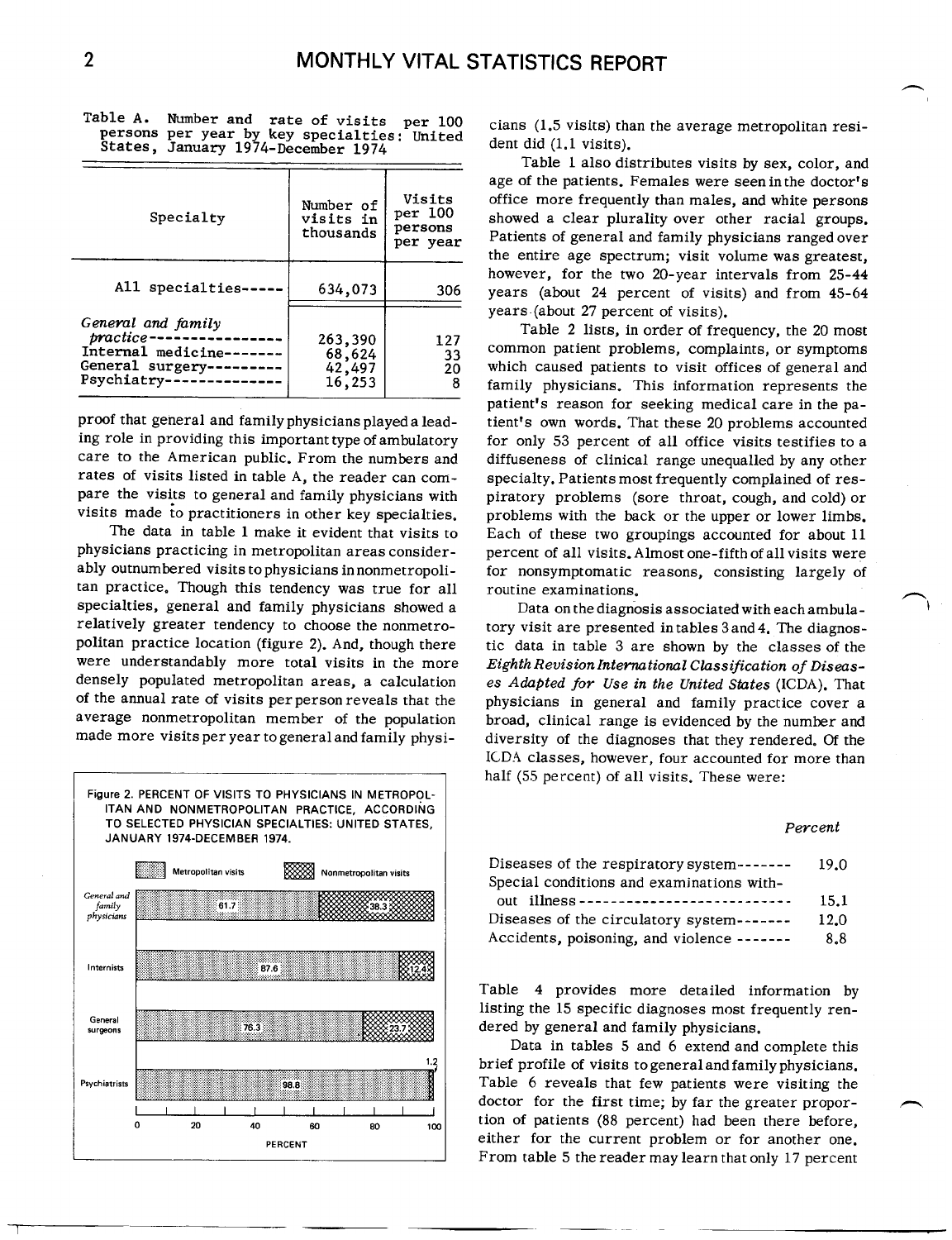of visits togeneraland family physicians were rated by the physician as serious or very serious. The rest ranged from slightly serious to not serious.

NAMCS also collected information about therapy provided during the visit. Data about treatments or services are presented in table 5. Two findings are worthy of comment. One is the marked reliance on drug therapy; in 6 out of every 10 visits, some form of drug was either ordered or dispensed. Secondly, it must be recognized that such services as "counseling," "advice," or "listening" are almost impossible to quantify. Certainly, the finding that these services were provided at only 18 percent of the visits probably un-

n

derstates dramatically the actual extent of this important aspect of the physician's practice.

Data on duration of visits (table 5) show that the typical encounter between patient and general or family physician lasted 11.7 minutes. Data on the disposition of patients (table 6) show that some form of followup was planned in at least 8 out of every 10 cases and that only a rare 2 percent of visits ended in hospital admission. Finally, the low referral rate (2.4 percent) supports the contention that general and family physicians are primary-care providers in that they typically give patients almost all their medical care and only infrequently refer them to other specialists.

Table 1. Number and percent distribution of office visits to general and family physicians<br>by location of practice and patient characteristics: United States, January 1974-December<br>1974

| Location of practice and age, sex, and color of patients | Number of<br>visits in<br>thousands            | Percent<br>distribution              |
|----------------------------------------------------------|------------------------------------------------|--------------------------------------|
|                                                          | 263,390                                        | 100.0                                |
| Location                                                 |                                                |                                      |
|                                                          | 162,579<br>100,811                             | 61.7<br>38.3                         |
| Age                                                      |                                                |                                      |
|                                                          | 43,237<br>42,853<br>64,279<br>69,924<br>43,095 | 16.4<br>16.3<br>24.4<br>26.6<br>16.4 |
| Sex                                                      |                                                |                                      |
|                                                          | 157,410<br>105,980                             | 59.8<br>40.2                         |
| Color                                                    |                                                |                                      |
|                                                          | 235,157<br>24,188<br>4,045                     | 89.3<br>9.2<br>1.5                   |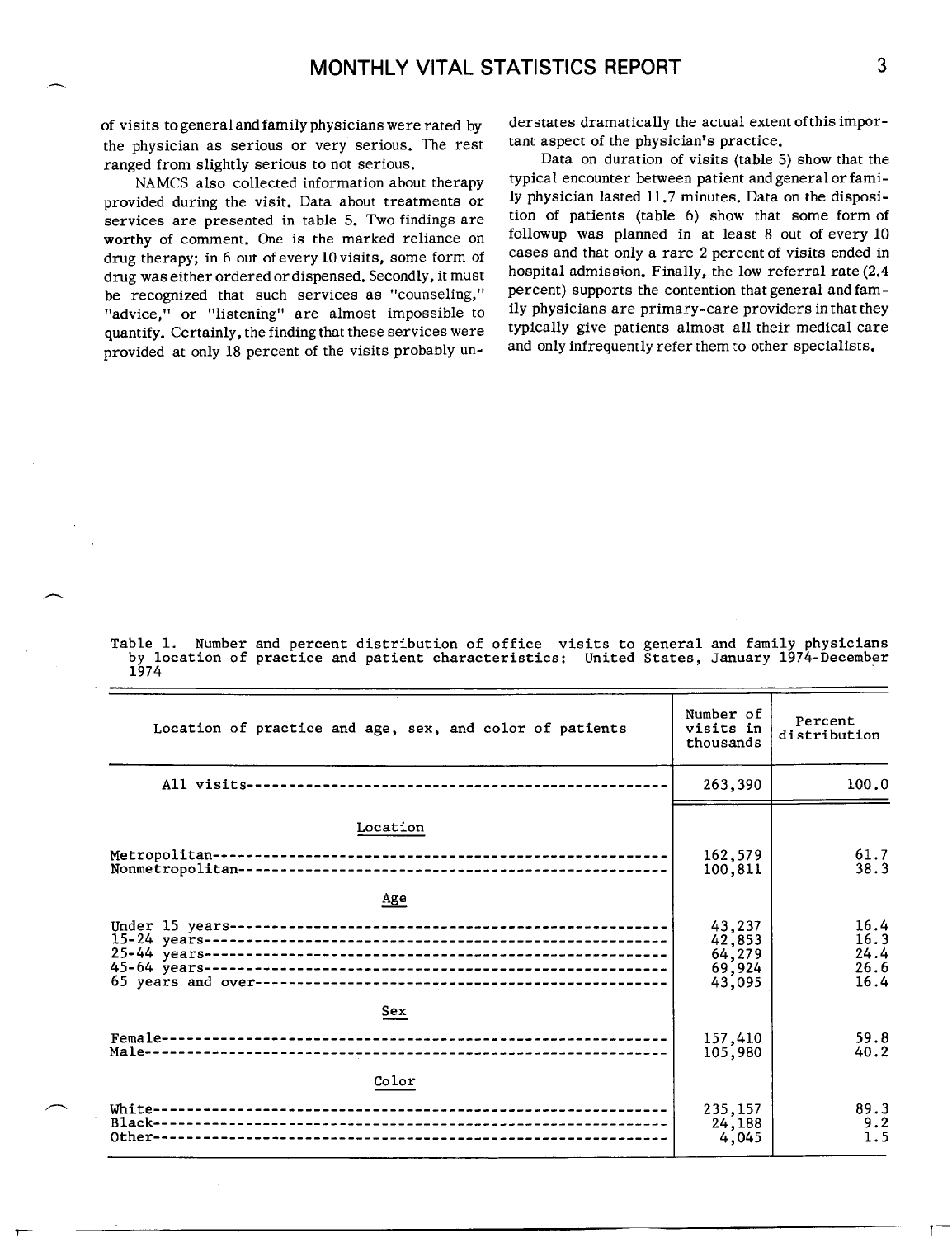Table 2. Number, percent, and cumulative percent of office visits to general and family phy-<br>sicians by the 20 most common patient problems, complaints, or symptoms: United States, January 1974-December 1974

[Symptom titles and code numbers come from a symptom classification developed for use in the NAMCS]

| R<br>A<br>$\mathbf N$<br>K.                                                   | Twenty most common patient problems,<br>complaints, or symptoms                                                                                                                                                                                                                                                                                                                                                                                                                                                                                                                | Number of<br>visits in<br>thousands                                                                                                                                                | Percent<br>of visits                                                                                                                     | Cumulative<br>percent                                                                                                                                      |
|-------------------------------------------------------------------------------|--------------------------------------------------------------------------------------------------------------------------------------------------------------------------------------------------------------------------------------------------------------------------------------------------------------------------------------------------------------------------------------------------------------------------------------------------------------------------------------------------------------------------------------------------------------------------------|------------------------------------------------------------------------------------------------------------------------------------------------------------------------------------|------------------------------------------------------------------------------------------------------------------------------------------|------------------------------------------------------------------------------------------------------------------------------------------------------------|
| 4<br>8<br>9<br>10<br>11<br>12<br>13<br>14<br>15<br>16<br>17<br>18<br>19<br>20 | Problems of lower extremity----------------------400<br>Problems of back--------------------------------415<br>Required physical exam-------------------------------901<br>Visit for medication-----------------------------910<br>Problems of upper extremity---------------------405<br>Abdominal pain----------------------------------540<br>High blood pressure-------------------------------205<br>General physical exam-----------------------------900<br>Problems of face, neck--------------------------410<br>Allergic skin reaction---------------------------112 | 11,309<br>11,251<br>9,822<br>9,183<br>9,024<br>8,520<br>8,219<br>8,214<br>7,487<br>6,782<br>6,361<br>5,788<br>5,454<br>5,291<br>5,132<br>5,017<br>4,440<br>4,235<br>3,857<br>3,813 | 4.3<br>4.3<br>3.7<br>3.5<br>3.4<br>3.2<br>3.1<br>3.1<br>2.8<br>2.6<br>2.4<br>2.2<br>2.1<br>2.0<br>2.0<br>1.9<br>1.7<br>1.6<br>1.5<br>1.5 | 4.3<br>8.6<br>12.3<br>15.8<br>19.2<br>22.4<br>25.5<br>28.6<br>31.4<br>34.0<br>36.4<br>38.6<br>40.7<br>42.7<br>44.7<br>46.6<br>48.3<br>49.9<br>51.4<br>52.9 |

#### Table 3. Number and percent distribution of office visits to general and family physicians<br>by physician diagnoses grouped in diagnostic categories: United States, January 1974-December 1974

[Diagnostic categories and code number inclusions are extracted from the Eighth Revision, International Classification of Diseases, Adapted for Use in the United States (ICDA)]

| Diagnoses grouped in ICDA categories                                                                                                                                                                                                                                                                                                                                                                                                                                                                                                                                                                                                                                                                                                                                                                                                                        | Number of<br>visits in<br>thousands                                                                                                                      | Percent<br>distribution                                                                                                |
|-------------------------------------------------------------------------------------------------------------------------------------------------------------------------------------------------------------------------------------------------------------------------------------------------------------------------------------------------------------------------------------------------------------------------------------------------------------------------------------------------------------------------------------------------------------------------------------------------------------------------------------------------------------------------------------------------------------------------------------------------------------------------------------------------------------------------------------------------------------|----------------------------------------------------------------------------------------------------------------------------------------------------------|------------------------------------------------------------------------------------------------------------------------|
|                                                                                                                                                                                                                                                                                                                                                                                                                                                                                                                                                                                                                                                                                                                                                                                                                                                             | 263,390                                                                                                                                                  | 100.0                                                                                                                  |
| III. Endocrine, nutritional, and metabolic diseases-------240-279<br>V. Mental disorders---------------<br>------------------------290-315<br>VI. Diseases of nervous system and sense organs-----------320-389<br>VII. Diseases of circulatory system-----------------------390-458<br>VIII. Diseases of respiratory system----------------------460-519<br>IX. Diseases of digestive system--------------------------520-577<br>X. Diseases of genitourinary system----------------------580-629<br>XII. Diseases of skin and subcutaneous tissue-------------680-709<br>XIII. Diseases of musculoskeletal system------------------710-738<br>XVI. Symptoms and ill-defined conditions-----------------780-796<br>XVIII. Accidents, poisoning, and violence-----------------800-999<br>Special conditions and examinations without sickness-------Y00-Y13 | 11,507<br>2,919<br>15,712<br>7,554<br>10,276<br>31,594<br>50, 136<br>9,585<br>14,838<br>11,961<br>15,735<br>11,155<br>23,260<br>39,679<br>3,908<br>3,570 | 4.4<br>1.1<br>$\frac{6.0}{2.9}$<br>3.9<br>12.0<br>19.0<br>3.6<br>5.6<br>4.5<br>6.0<br>4.2<br>8.8<br>15.1<br>1.5<br>1.4 |

<sup>1</sup>IV. Diseases of the blood and blood-forming organs; XI. Complications of pregnancy, childbirth, and the puerperium; XIV. Congenital anomalies; XV. Certain causes of peri-<br>natal morbidity and mortality.<br><sup>2</sup> Includes blank, noncodeable, and illegible diagnoses.

4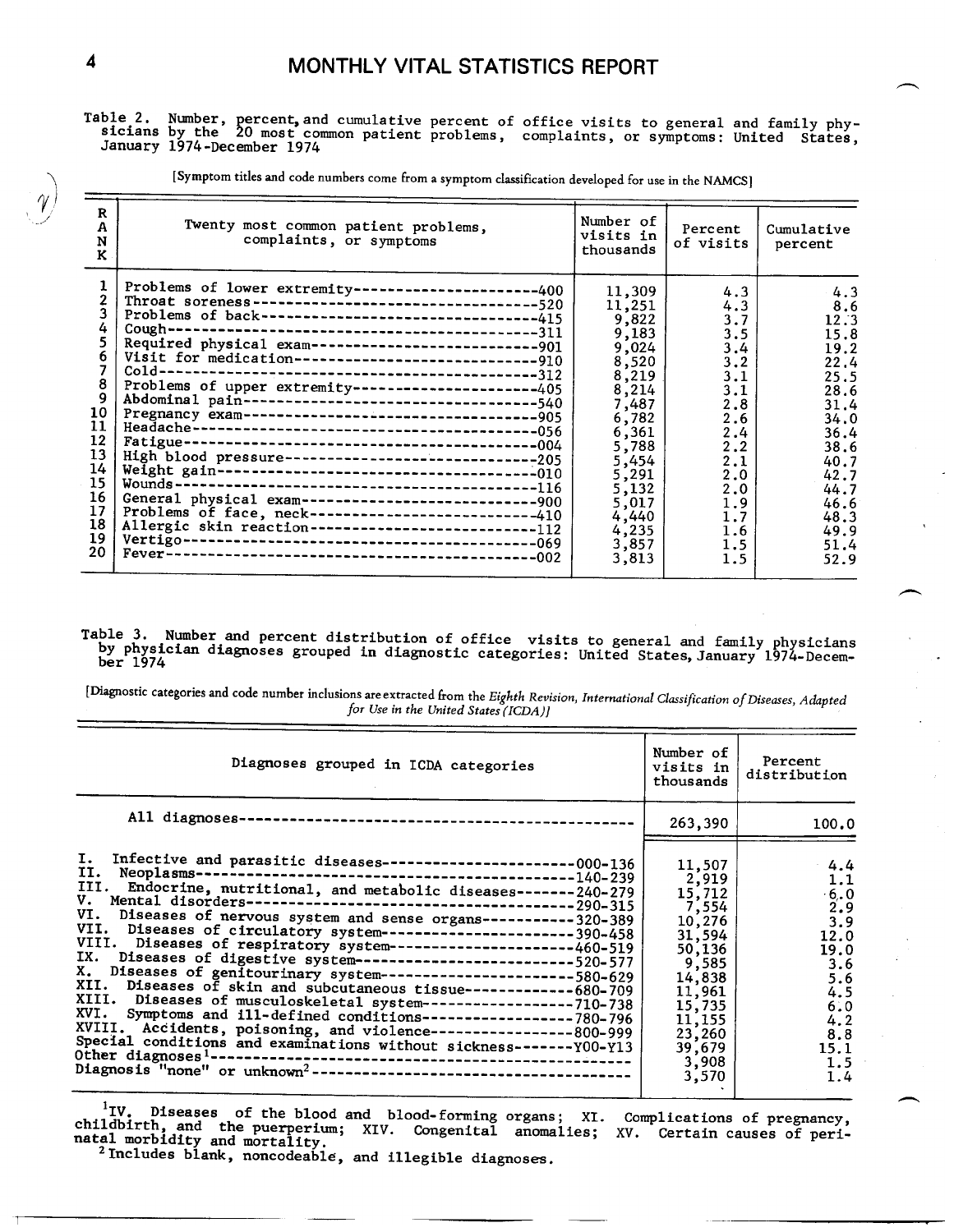#### **Table 4. Number, percent, and cumulative percent of office visits to general and family phy sicians by the 15 most frequent diagnoses rendered by the physician: United States,January 1974-December 1974**

[Diagnoses and code numbers are extracted from the Eighth Revision, International Classification of Diseases, Adanted for Use in the United *States,(ICDA)]* 

| R<br>$\mathbf{A}$<br>N<br>K                                                             | Fifteen most frequent diagnoses                                                                                                                                                                                                                                                                                                                                                                         | Number of<br>visits in<br>thousands                                                                                                    | Percent<br>of visits!                                                                                 | Cumulative<br>percent                                                                                               |
|-----------------------------------------------------------------------------------------|---------------------------------------------------------------------------------------------------------------------------------------------------------------------------------------------------------------------------------------------------------------------------------------------------------------------------------------------------------------------------------------------------------|----------------------------------------------------------------------------------------------------------------------------------------|-------------------------------------------------------------------------------------------------------|---------------------------------------------------------------------------------------------------------------------|
| 6.<br>8<br>$\overline{9}$<br>10<br>11<br>12 <sup>2</sup><br>13<br>14<br>15 <sub>1</sub> | Essential benign hypertension-------------------401<br>Acute upper respiratory infection----------------465<br>Chronic ischemic heart disease-------------------412<br>Acute pharyngitis--------------------------------462<br>Other eczema and dermatitis-------------------------692<br>Bronchitis, unqualified--------------------------490<br>Chronic sinusitis---------------------------------503 | 17,905<br>13,887<br>13,763<br>7.522<br>7,320<br>6,809<br>6,601<br>6,176<br>5,908<br>4,591<br>4,531<br>4,412<br>4,341<br>3,924<br>3,481 | 6.8<br>5.3<br>5.2<br>2.9<br>2.9<br>2.6<br>2.5<br>2.3<br>2.2<br>1.7<br>1.7<br>1.7<br>1.7<br>1.5<br>1.3 | 6.8<br>12.1<br>17.3<br>20.2<br>23.1<br>25.7<br>28.2<br>30.5<br>32.7<br>34.4<br>36.1<br>37.8<br>39.5<br>41.0<br>42.3 |

Table 5. Number, percent distribution, and mean duration of visit by seriousness of problem and treatments or services provided: United States, January 1974-December 1974

| Seriousness of problem and treatments<br>or services provided                                                                                                                                                                          | Number of<br>visits in<br>thousands                                           | Percent<br>distribution                                        | Mean<br>duration<br>of visit<br>in minutes                  |
|----------------------------------------------------------------------------------------------------------------------------------------------------------------------------------------------------------------------------------------|-------------------------------------------------------------------------------|----------------------------------------------------------------|-------------------------------------------------------------|
|                                                                                                                                                                                                                                        | 263,390                                                                       | 100.0                                                          | 11.7                                                        |
| Seriousness of problem<br>Very serious or serious-------------------------------<br>Treatments or services                                                                                                                             | 45,106<br>90,901<br>127,383                                                   | 17.1<br>34.5<br>48.4                                           | 14.4<br>11.6<br>10.8                                        |
| General history/exam-----------------------------------<br>Injection/immunization--------------------------------<br>Office surgical treatment------------------------------<br>Medical counseling and therapeutic listening---------- | 76,812<br>45,014<br>15,265<br>60,877<br>19,880<br>158,795<br>48,340<br>28,004 | 29.2<br>17.1<br>5.8<br>23.1<br>7.6<br>$60.3$  <br>18.4<br>10.6 | 13.5<br>14.2<br>15.9<br>9.9<br>13.9<br>11.9<br>12.3<br>12.6 |

1 **will not total to figures at the head of the column since more than one treatment or service could be given.**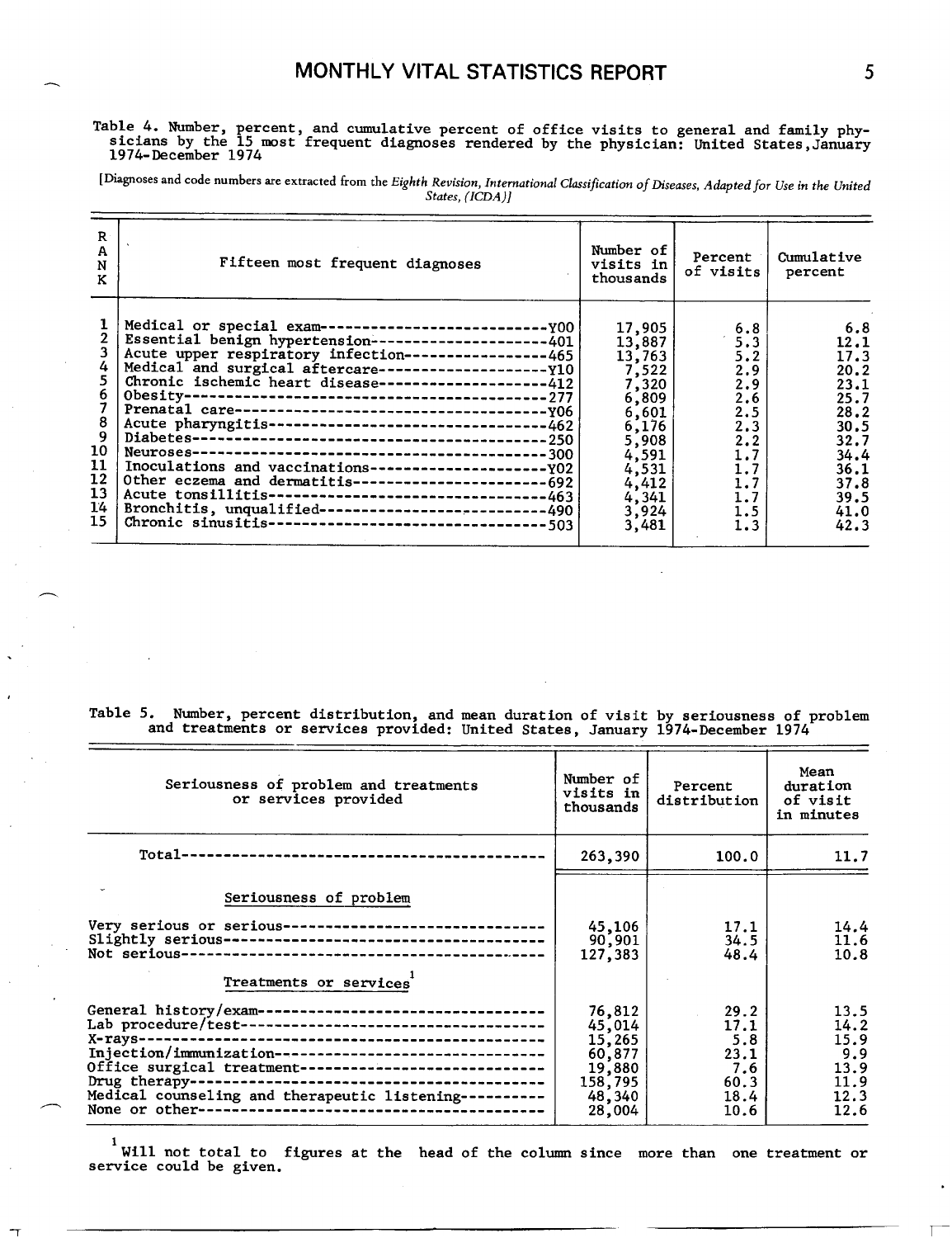**Table 6. Number and percent distribution of office visits to general and family physicians**  prior visit status and disposition of patient: United States, January 1974-December **1974** 

| Prior status and disposition of patient                                                                                                                                                                                                                        | Number of<br>visits in<br>thousands                             | Percent<br>distribution                          |
|----------------------------------------------------------------------------------------------------------------------------------------------------------------------------------------------------------------------------------------------------------------|-----------------------------------------------------------------|--------------------------------------------------|
|                                                                                                                                                                                                                                                                | 263,390                                                         | 100.0                                            |
| Prior visit status<br>Patient seen for the first time-----------------------------------<br>Patient seen before for current problem---------------------------<br>Patient seen before for another problem-------------------------<br>Disposition <sup>1</sup> | 32, 143<br>152,285<br>78,962                                    | 12.2<br>57.8<br>30.0                             |
| Referred to other physician/agency-------------------------------<br>Other (includes return to referring physician)--------------------                                                                                                                        | 42,582<br>136,955<br>69,778<br>8,654<br>6,338<br>4,661<br>1,855 | 16.2<br>52.0<br>26.5<br>3.3<br>2.4<br>1.8<br>0.7 |

**lWill not total to figures at the head of the column since more than one disposition was possible for each patient visit.** 

SOURCE OF DATA. Through the National Ambula- pling variability, that is, the variations that might tory Medical Care Survey, data are collected on occur by chance because only a sample of the uni-<br>office visits to office-based physicians. A national verse is surveyed. The chances are about 68 out of sample of approximately 3,580 "office-based, patient 100 that the value obtained in a complete enumera-<br>care" physicians was selected from the American tion is contained within the interval represented by care" physicians was selected from the American tion is contained within the interval represented by<br>Medical Association (AMA) and American Osteopathic the estimate plus or minus one standard error of the Medical Association (AMA) and American Osteopathic the estimate plus or minus one standard error of the Association (AOA) master files and randomly dis-<br>Association (AOA) master files and randomly dis-<br>estimate, 95 out of tributed over the 52 weeks of 1974. These physicians were requested to complete patient records (figure 3) concerning office visits taking place within their 3) concerning office visits taking place within their Table I. Approximate relative standard errors of practice during assigned weekly reporting periods. estimated number of office visits The 1974 response rate for all participating physicians was 74 percent. The physicians participating mately 30 randomly selected office visits during the reporting period. While all of the patient record data items are not presented in this report, they will be presented in future publications. Additional information concerning physician practice characteristics, e.g., primary specialty, office location, etc., are in the survey complete patient records for approxigathered from an induction interview and from the AMA and AOA master files, and this information will also be included in future data analysis.

SAMPLING ERRORS. Since the estimates for this report are based on a sample rather than the entire **Example of use of table: An aggregate of** The standard error is primarily a measure of sam-

verse is surveyed. The chances are about 68 out of estimate, 95 out of 100 for two standard errors, and 99 out of 100 for 2½ standard errors,  $\overline{\phantom{1}}$ 

| Estimate<br>in<br>thousands | Relative stand-<br>ard error in<br>percentage<br>points |
|-----------------------------|---------------------------------------------------------|
| 2,000---------------------  | 23.4                                                    |
| 5.000---------------------- | 15.1                                                    |
| 10.000--------------------- | 11.0                                                    |
| 50,000--------------------  | 6.0                                                     |
| 90,000--------------------  | 5.1                                                     |
| 200,000-------------------  | 4.4                                                     |
| 400,000-------------------  | 4.1                                                     |
| 650.000-------------------- | 4.0                                                     |

Example of use of table: An aggregate of<br>000,000 has a relative standard error of 250,000,000 has a relative standard error of universe, they are subject to sampling variability.  $4.3$  percent or a standard error of 10,750,000 The standard error is primarily a measure of sam-  $(4.3$  percent of 250,000,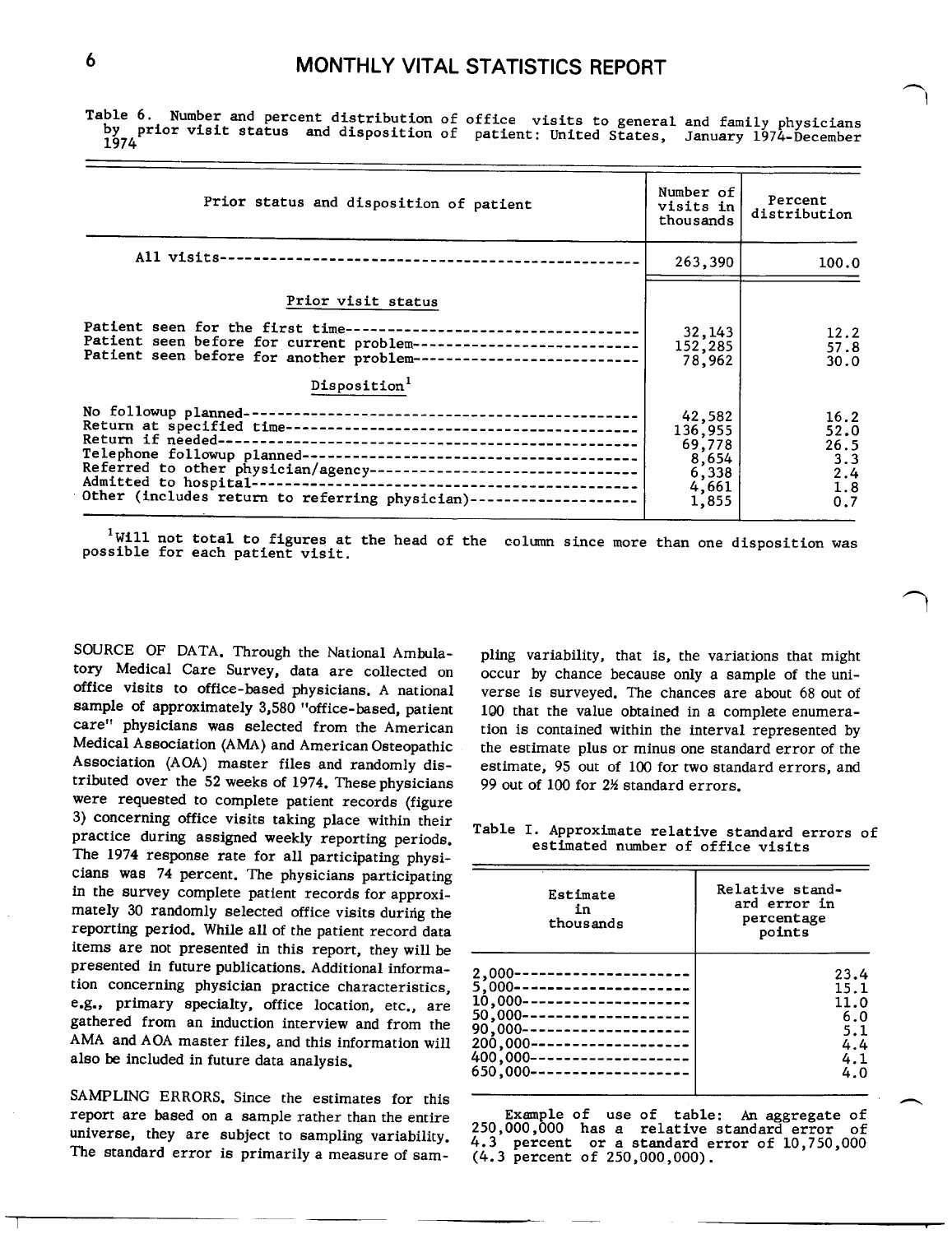

The relative standard error of an estimate is obtained by dividing the standard error of the estimate by the estimate itself, and is expressed as a percent of the estimate. Relative standard errors of aggregates shown in this report are presented in table I. The standard errors appropriate for the estimated percentage of office visits are shown in table  $\Pi$ 

ROUNDING. Aggregate estimates of office visits presented in the tables are rounded to the nearest thousand. The rates and percents, however, were calcu-

Table II. Approximate standard errors of percentages for estimated number of office visits

| in thousands<br>30 or 70<br>$20$ or $80$<br>$10$ or $90$<br>5 or $95$<br>$1$ or $99$<br>15.0<br>13.1<br>9.8<br>3,3<br>7.1<br>10.6<br>9.3<br>6.9<br>5.0<br>2.3<br>$2,000 -$<br>5.9<br>6.7<br>4.4<br>3.2<br>1.5<br>$5,000 -$<br>4.7<br>1.0<br>2.3<br>3.1<br>4.1<br>$10,000 -$ | Base of percentage     | Estimated percentage |     |     |     |     |                                                        |  |
|-----------------------------------------------------------------------------------------------------------------------------------------------------------------------------------------------------------------------------------------------------------------------------|------------------------|----------------------|-----|-----|-----|-----|--------------------------------------------------------|--|
|                                                                                                                                                                                                                                                                             | number of visits       |                      |     |     |     |     | 50                                                     |  |
| 2.1<br>1.9<br>1.4<br>1.0<br>0.5<br>$50,000 -$<br>1.5<br>1.3<br>0.7<br>0.3<br>1.0<br>$100,000 -$<br>-------------------<br>0.9<br>0.8<br>0.6<br>0.2<br>0.4<br>$300,000 -$                                                                                                    | $1,000-$<br>$30,000 -$ | 0.6                  | 1.3 | 1.8 | 2.4 | 2.7 | 16.4<br>11.6<br>7.3<br>5.2<br>3.0<br>2.3<br>1.6<br>0.9 |  |

Example of use of table: An estimate of 30 percent based on an estimate of 75,000,000 has a standard error of 1.8 percent. The relative standard error of 30 percent in percentage points is equal to 1.8 percent  $\div$  30 per

GPO 905-763